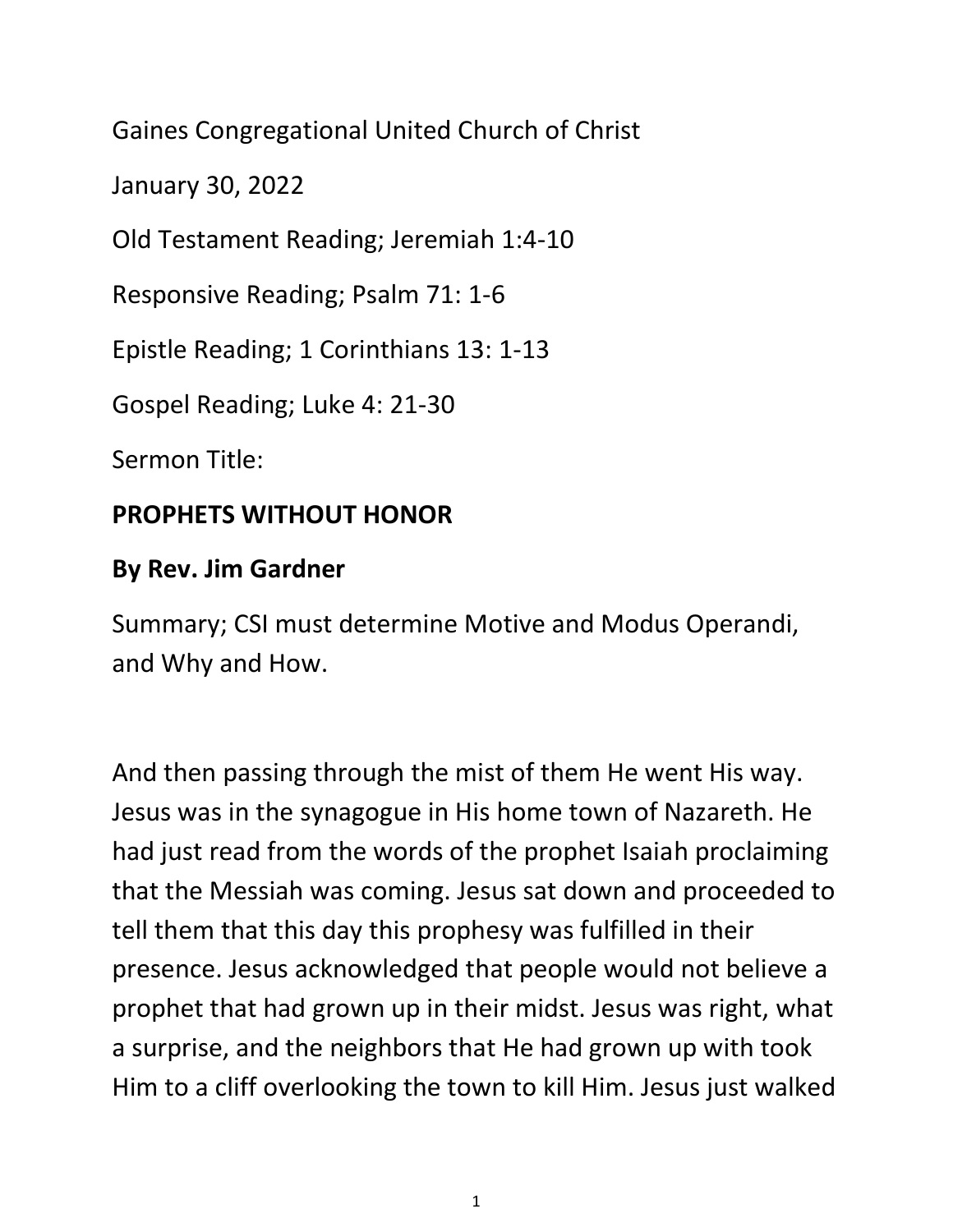away through the mob. This may be a stretch but I believe a little divine intervention came about here. Do you think?

In the time of Jesus, it was the "preacher's" job to read the word of God and then interpret it. This is still the case but with today's scriptures it seems to me that my job is not to interpret but proclaim.

In our Old Testament lesson God says that He ordains and calls His messengers before they are even born. I believe that this pertains to each and every one of us. God calls us all to do something that He has specifically designated for us to do before we are even born.

When I was a child, I so wanted to make a positive mark on the world. At that time, I thought that it would not matter to God unless it was some earth-shattering revelation.

When I was a child, I spoke as a child, I understood as a child, I thought as a child; but when I became a man, I put away childish things. When I was a child, I thought a picture was made up of one image but now I know that when I see a picture on a TV screen it is made up of thousands of pixels, or little dots that go together to produce the image we see. I now realize that life on this planet is made up of thousands of small influences that put together reveal God's plan.

Let's look at these scriptures as they present a larger picture.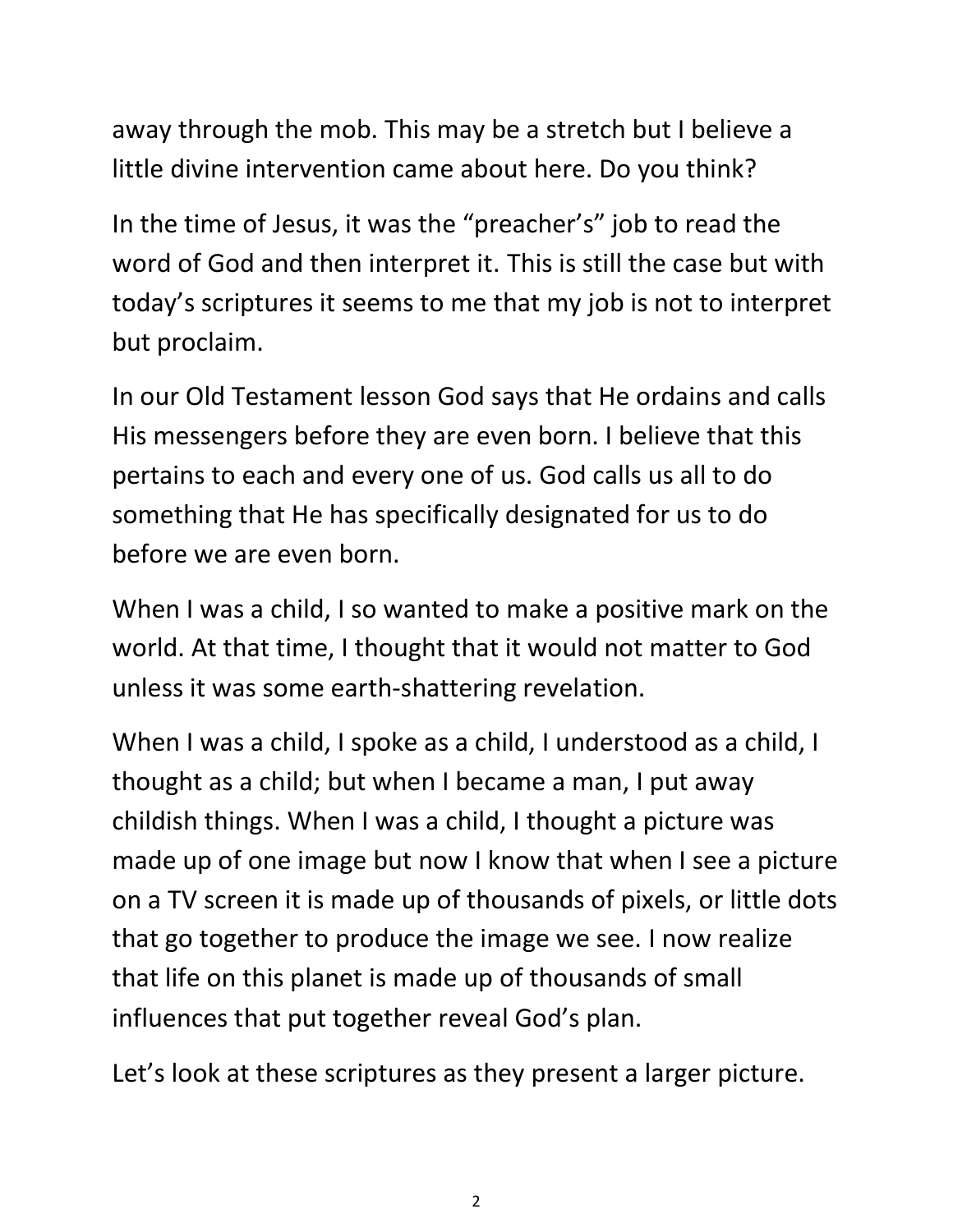First our Old testament says that God calls us before we are born. The Psalm tells us that it is God that does the calling and that He is involved with our path from before we were born and continues to be with us every step of our lives, thereby enabling us to be able to serve Him.

The gospel shows us that no one gets a free pass. Even Christ Himself is faced with opposition.

We cannot obtain creditability by performing miracles like giving sight to the blind and raising the dead etc. as Jesus did. Jesus once said, "If you cannot believe my words, then believe my works."

We cannot perform the works of Christ and I believe that if we shake our finger at people and yell at them telling them how awful they are, or threaten them by saying things like, "The wages of sin are death" or "Ye must be born again". If we come on this way, I think we will drive people away who were on the verge of becoming believers into denying Christ and anyone that so proclaims Him.

So, what should we do?

I believe the answer to this is spelled out in our Epistle of love.

I have never performed a wedding ceremony where I did not read  $1^{st}$  Corinthians 13. When I was a child I thought as a child. I thought this was limited to just certain personal relationships. I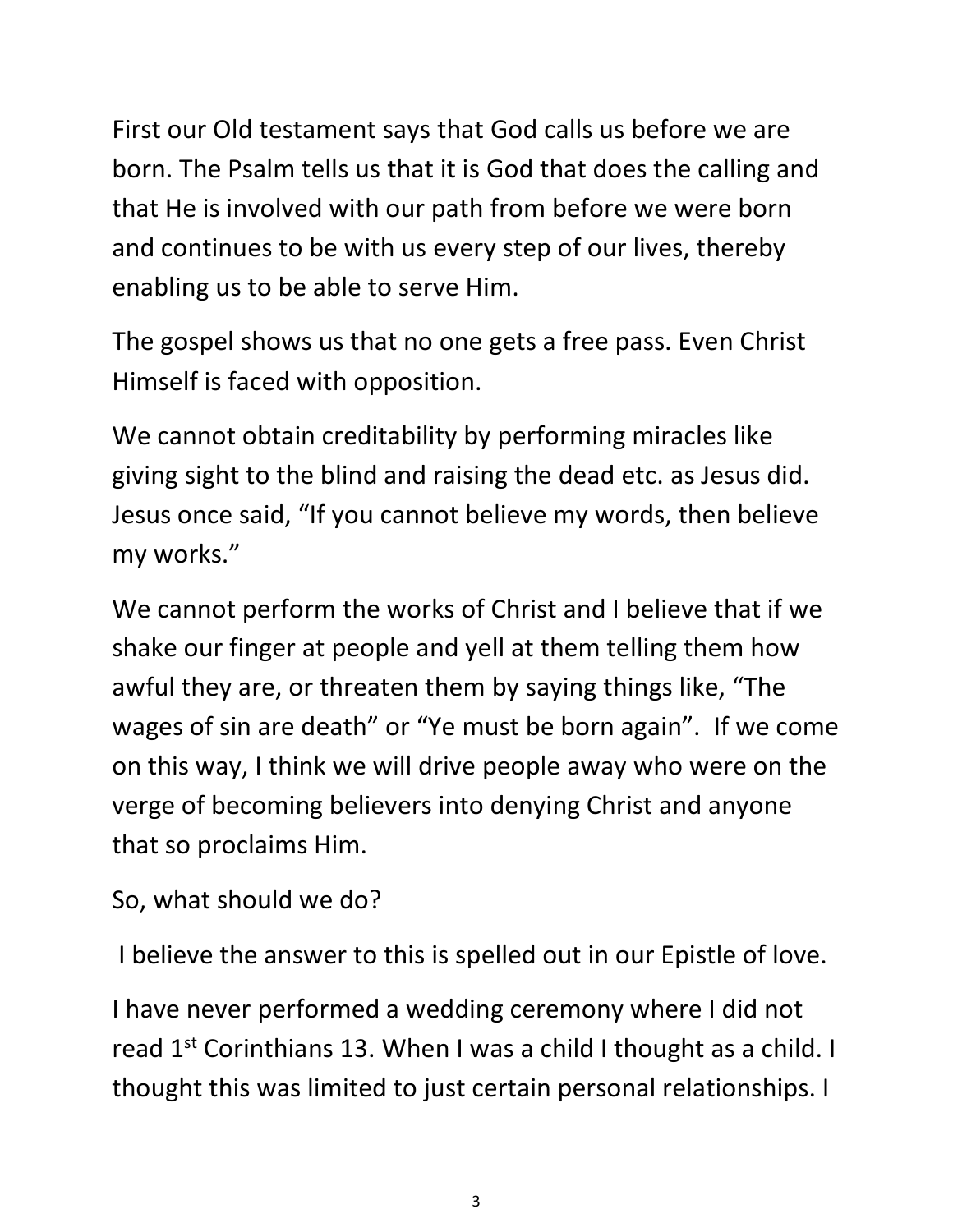did not realize at that time, that this is the key to living in the image of the God who created us to do this very thing. God asks us to live our faith. (insert words to The Rose)

A problem here is that many people are afraid to hang their hat on love. The song The Rose addresses the fear of depending on love and ends up showing the power of love. If you change just two words in the song it takes on a whole new meaning. Change "you its only seed" to" Christ its only seed" and change the spelling of, "sun's love" to "son's love" and you have a complement to 1<sup>st</sup> Corinthians 13.

Two phrases that show up on billboards and Face Book are, "God is love" and "Jesus is the answer." When you put these two concepts together you just might come up with, "Love is the answer." The problem is that the only way this works is if we see love for everything that it is, and what it isn't.

Love is not hypocritical. If love is not the reason that you speak with tongues of men and angels, or have the gift of prophecy, or the faith to move mountains, or give generously, then you are just doing it for show so people will say, "OMG, what a wonderful person that is" instead of saying, "wow what a wonderful God is working through that person!" Jesus says, "Let your light so shine before men that they will see your good works and glorify your Father who is in heaven." "To God be the glory". It has to be that way to mean anything at all.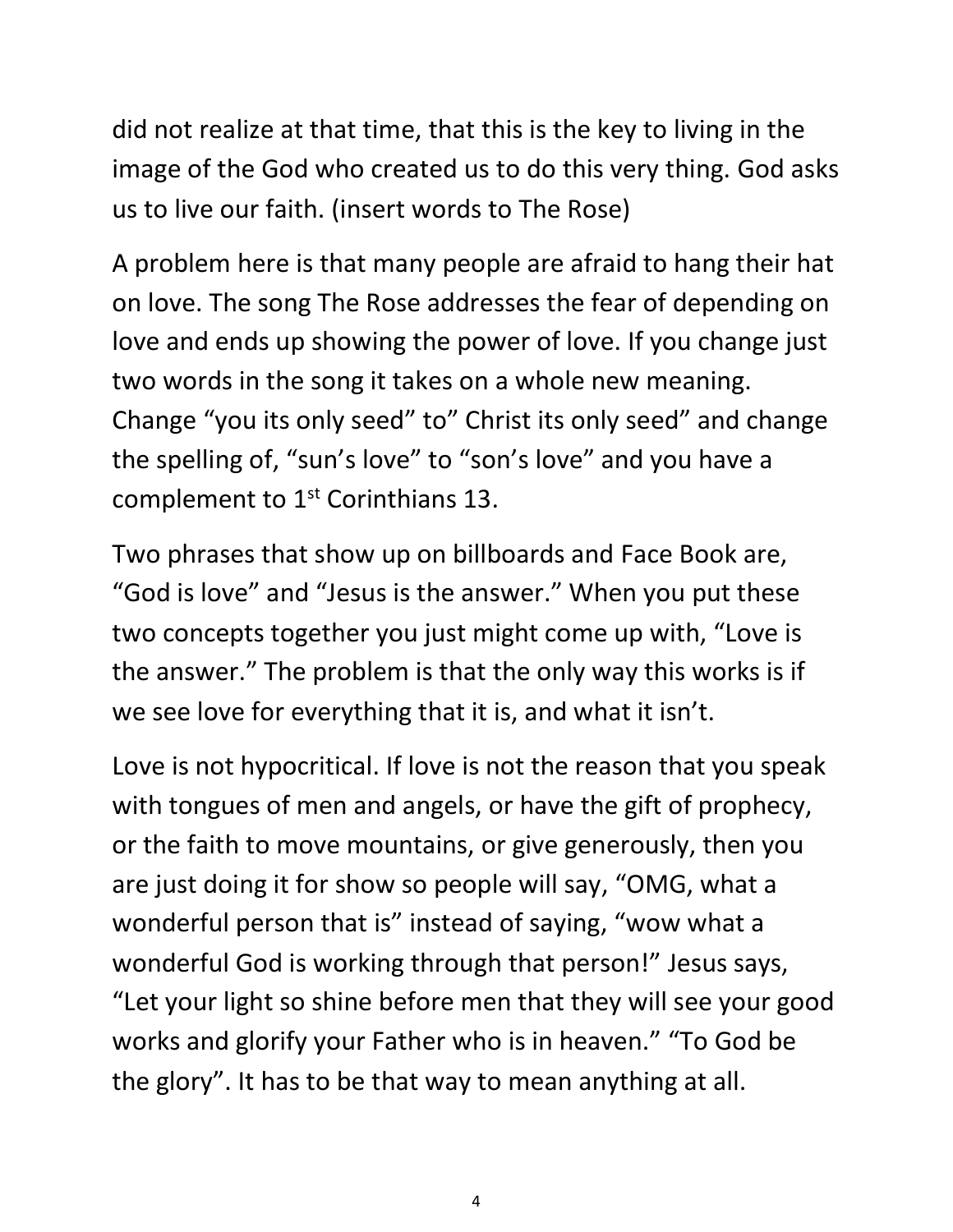What love is, is that it is humble, selfless, and long lasting. Love is kind, love is not spiteful, love rejoices in truth but does not stick its nose in the air and say, "I told you so". Love is not the only good quality but it is the best. "And now abide faith, hope, love these three; but the greatest of these is love."

OK, so how does love spread the gospel of Jesus Christ? I believe there is a psychology here that most people do not understand.

My wife had an uncanny ability of helping her teenage nieces and nephews find meaningful answers to the questions by not telling them the answers. When an adult gives a teenager an answer it is always suspect. Then again if that teen finds the same answer it is gospel. You know we are all a little like teenagers. We want to find our own answers.

How can love do this? Well OK, this is how I see it. If someone lives  $1<sup>st</sup>$  Corinthians 13 and is always more upbeat then others around them people will want to know their secret.

If you tell someone that Christ is the answer of your own volition they will not be as apt to buy in as if that is an answer to *their* question. If someone asks you, "How do you do it? How do you keep it all together? Why don't things seem to get you down? You have an open door that they have expressed a desire to go through. This is when you can tell them that for you, it was your association with God and Jesus. If you gently